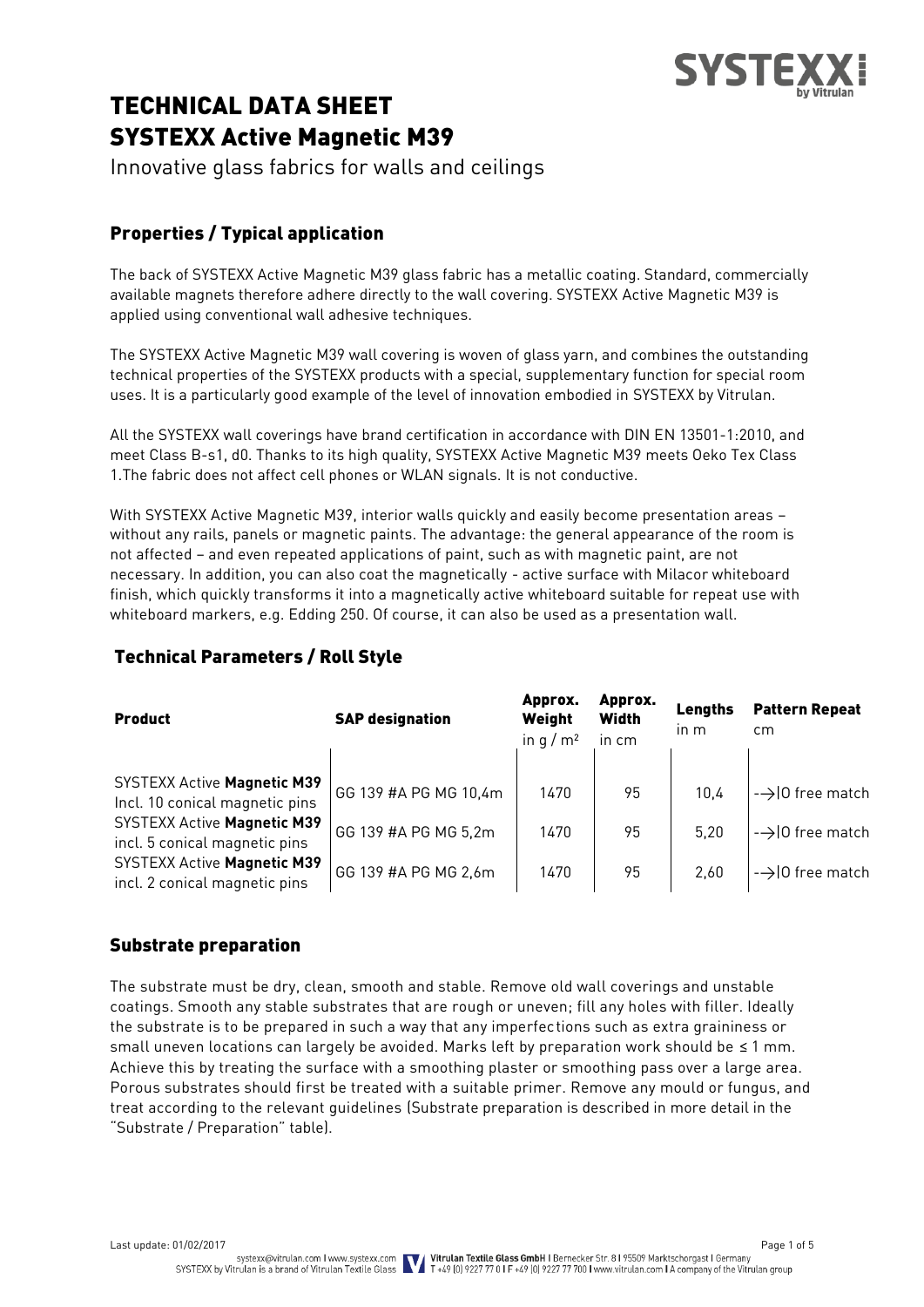

## Application

#### Important for all products

Do not apply when the temperature of the room or wall is less than +8 °C. Only use products with the same serial number on adjacent surfaces (printed on the outside of the box). Sheet length = wall / ceiling measurement plus 5 – 10 cm. Cut off the excess cleanly.

#### Important for SYSTEXX Active Magnetic M39

Always roll SYSTEXX Active Magnetic M39 in the direction in which it was rolled; never bend or roll it in the other direction. The visible side will be damaged if it is rolled up the wrong way!

#### 1. Application with adhesive for SYSTEXX Active Magnetic M39

Apply sufficient latex adhesive with a paint roller or airless spray gun evenly to the wall over a width of 1–2 sheets. Observe the adhesive manufacturer's instructions for application. At normal room temperature (18 °C) the drying time is 24 hours.

#### 2. Avoid differences in texture

Never paste the product upside down or inside out. The marking on the back provides orientation. When glued, the distance between the marking on the back is 1 m from one sheet to the next.

#### 3. Paste with butt-join

The sheets must have very good contact near the seams. At first the new length is laid with just 1 mm overlap on the previous length.

The woven edge of the new length is then pushed back far enough for the edges to be butted closely together. Press the second length

down to avoid bubbles.

#### 4. Press on and cut off

Apply enough pressure with a wallpapering squeegee over the whole area to remove bubbles. Push the excess carefully into the corners and trim it off along the edges of the wallpapering squeegee or cutting ruler using a sharp-bladed cutter.

Applying to outer corners: it is not possible to apply SYSTEXX Active M 39 continuously around corners. For corners, SYSTEXX Active Magnetic M39 has to be cut. We recommend the use of wallpaper corner profiles here!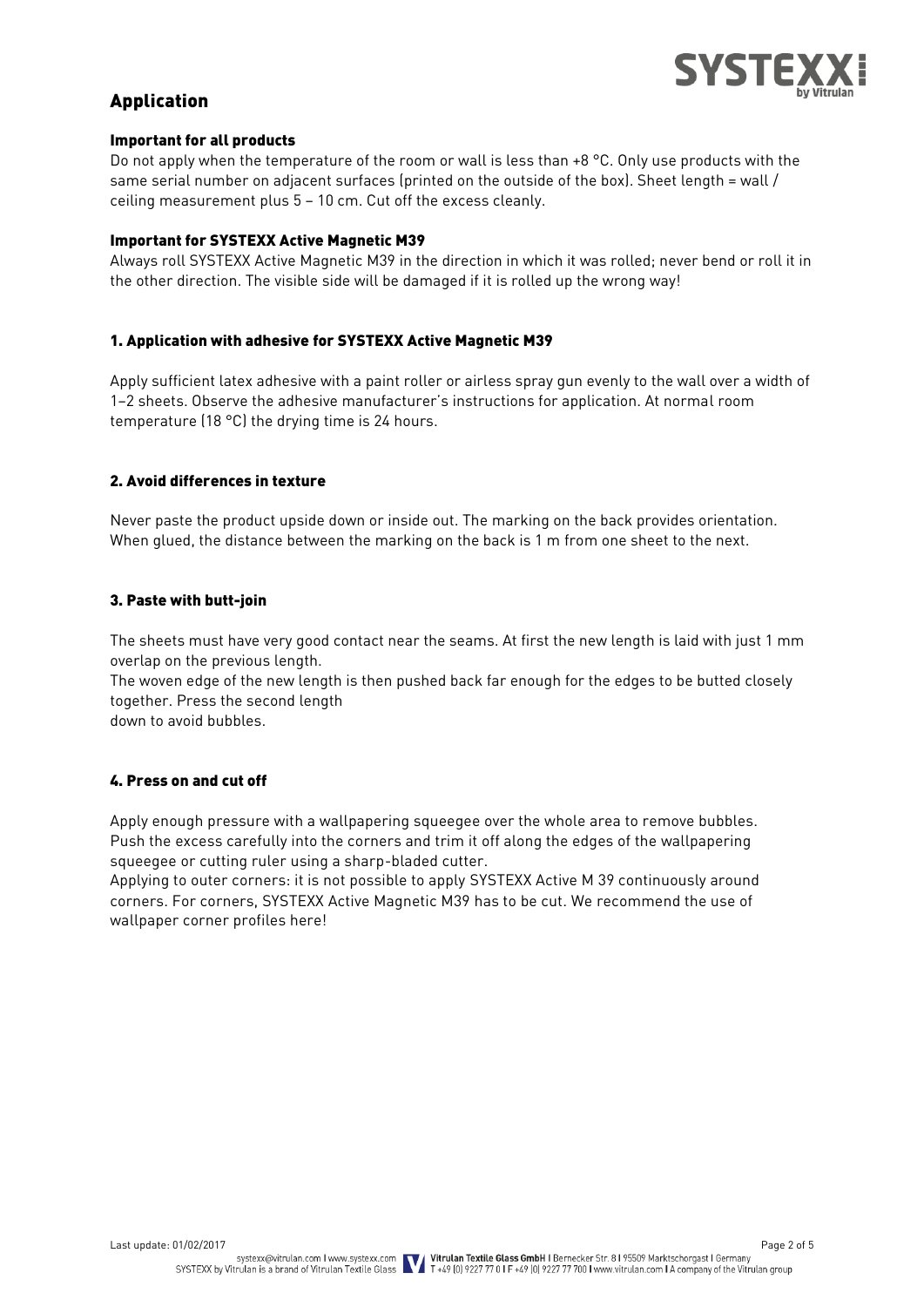

#### 5. Coating

We recommend using high-quality dispersion paint or Milacor whiteboard finish. Surfaces covered with a matt finish are likely to show signs of wear from the use of magnets.

1st coat: apply the paint evenly after the product has fully dried. Observe the paint manufacturer's instructions for application. 2nd coat: only do this after the 1st coat of paint has fully dried. Use the thickest coating you can for SYSTEXX Active Magnetic M39 (wet abrasion class 1). Even as many as eight additional coats do not have a negative effect on the magnetic action.

Adhesive consumption: 200 – 310 g/m<sup>2</sup>

Paint consumption: 270 – 310 g/m<sup>2</sup> for 2 coats

The quantity required depends on the fabric structure and on the substrate. You will need to determine accurate values to allocate applications to the building. Similarly, please also observe the technical data sheets for those products that will also be used.

#### Coating according to degree of gloss

| Desired topcoat                     | Required basecoat                   |  |  |
|-------------------------------------|-------------------------------------|--|--|
| Matt                                |                                     |  |  |
| Semi-gloss<br>- Eggshell<br>- Satin | Semi-gloss<br>- Eggshell<br>- Satin |  |  |
| Gloss<br>- High gloss               | Gloss<br>- Satin<br>- High gloss    |  |  |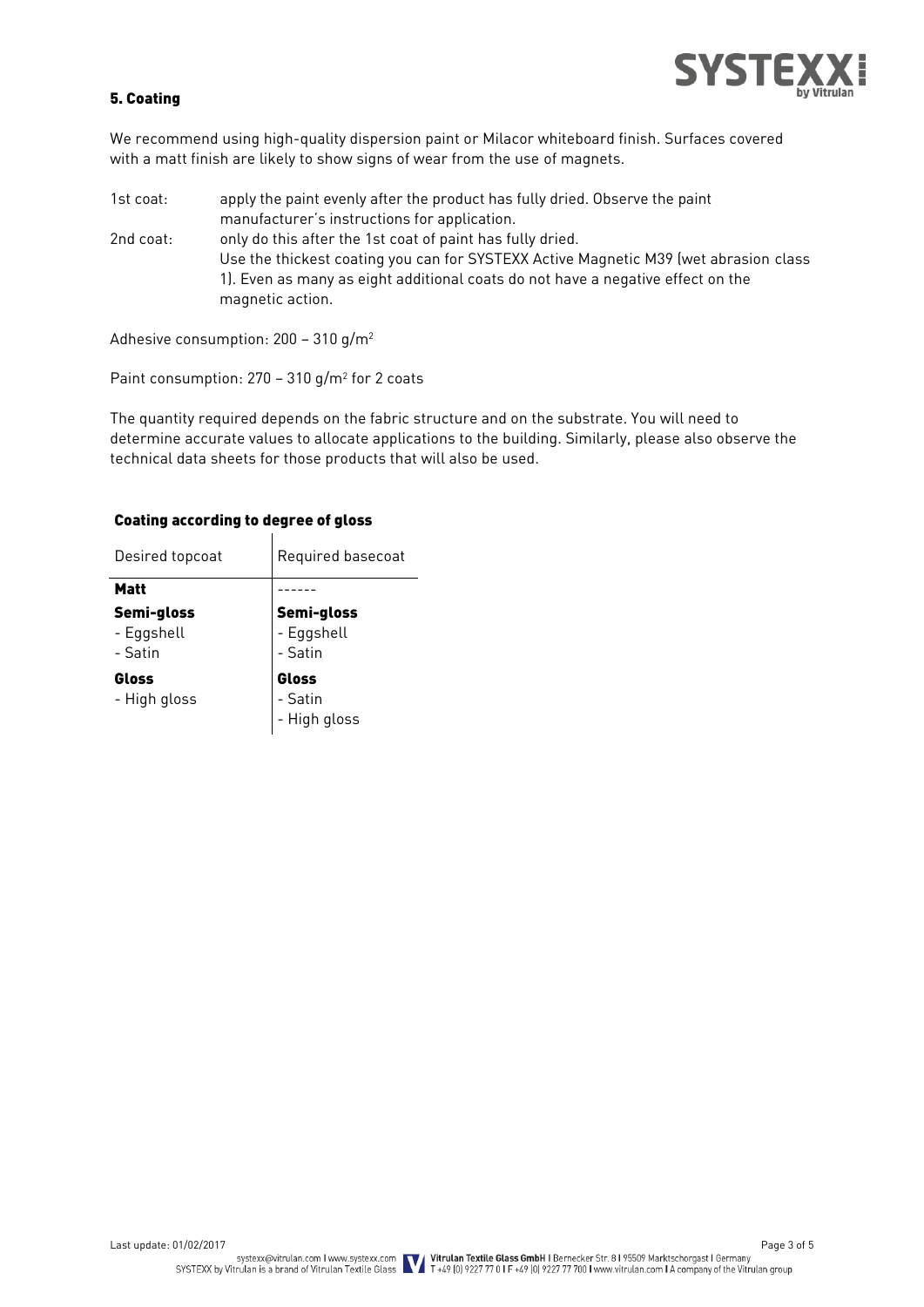

| <b>Substrate</b>                                                            | <b>Preparation</b>                                                                                                                                                                                      |
|-----------------------------------------------------------------------------|---------------------------------------------------------------------------------------------------------------------------------------------------------------------------------------------------------|
| <b>Exposed concrete</b>                                                     | 1. De-burr roughly<br>2. Fill holes and cracks, smooth and level substrate with a suitable filling<br>material<br>3. Sand and prime                                                                     |
| Porous concrete,<br><b>Filigran concrete</b>                                | 1. Clean (abrade and smooth down)<br>2. Fill holes and cracks, smooth and level substrate with a suitable filling<br>material<br>3. Sand and prime                                                      |
| <b>Sandy plaster</b>                                                        | 1. Sand down (remove loose sand corn)<br>2. Stabilize substrate with a suitable primer<br>3. Fill holes and cracks, smooth and level substrate with a suitable filling<br>material<br>4. Sand and prime |
| <b>Course textured plaster</b>                                              | 1. De-burr roughly<br>2. Fill holes and cracks, smooth and level substrate with a suitable filling<br>material<br>3. Sand and prime                                                                     |
| <b>Absorbent plaster</b><br>(e. g. stucco)                                  | 1. Apply a suitable primer<br>2. Fill holes and cracks, smooth and level substrate with a suitable filling<br>material<br>3. Sand and prime                                                             |
| <b>Normal plaster</b>                                                       | 1. Fill holes and cracks, smooth and level substrate with a suitable filling<br>material<br>2. Sand and prime                                                                                           |
| Peelable / Stripable wallpaper<br><b>Scrap wallpaper</b><br>(e.g. woodchip) | 1. Remove wallpaper entirely<br>2. Fill holes and cracks, smooth and level substrate with a suitable filling<br>material<br>3. Sand and prime                                                           |
| <b>Peeling / Flaking paint coating</b>                                      | 1. Remove all loose flakes<br>2. Sand and prime the area<br>3. Fill holes and cracks, smooth and level substrate with a suitable filling<br>material<br>4. Sand and prime                               |
| <b>Distemper coatings</b><br>(e.g. cellulose)                               | 1. Remove completely by scraping/washing off<br>2. Prime with suitable keying primer<br>3. Fill holes and cracks, smooth and level substrate with a suitable filling<br>material<br>4. Sand and prime   |
| <b>Glossy paint coatings</b>                                                | 1. Sand until there is a matt finish<br>2. If necessary, apply a keying primer                                                                                                                          |
| Glass fabric                                                                | 1. Smoothen and level out fabric structure with a suitable filling material                                                                                                                             |